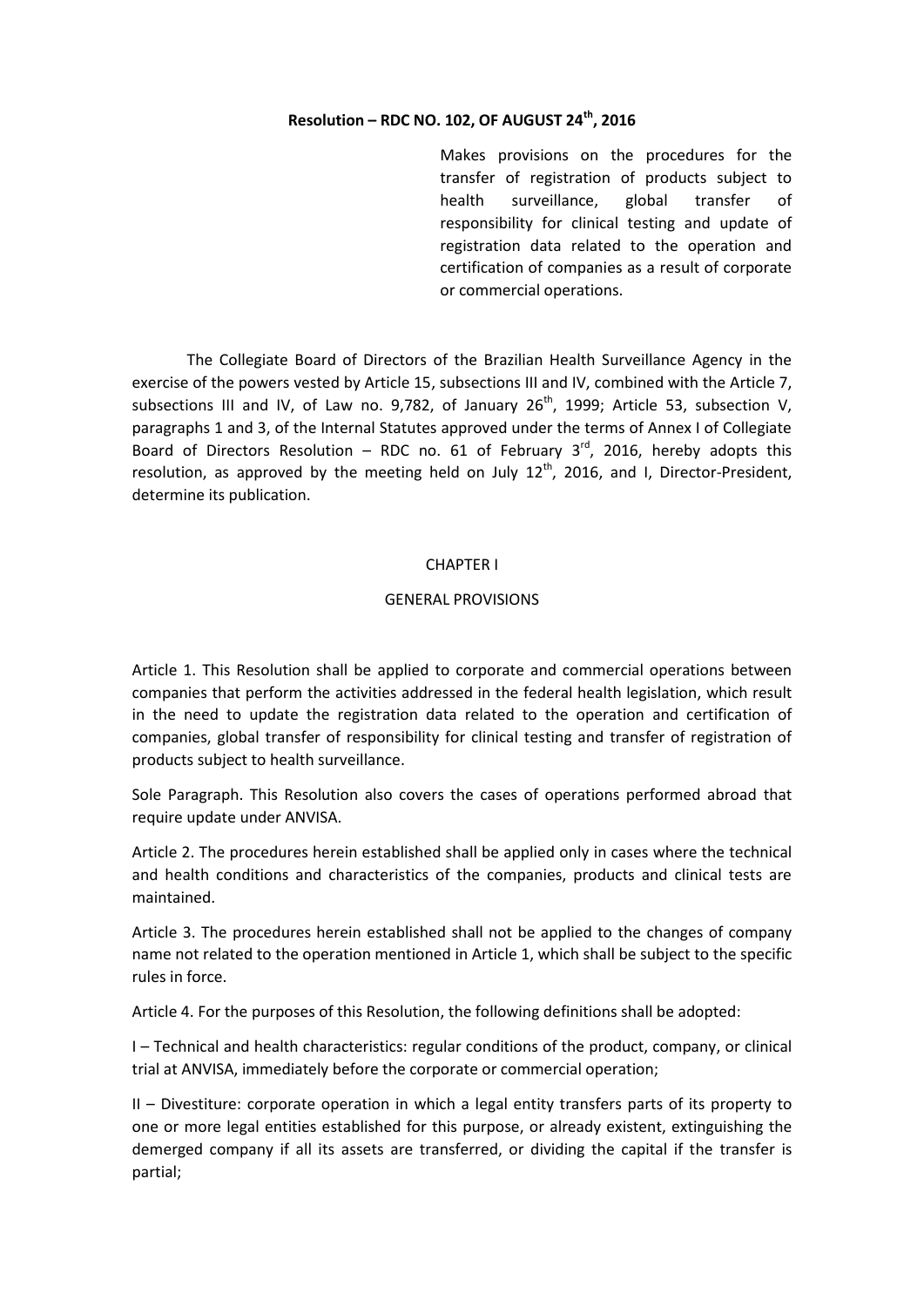III – Succeeded company: legal entity that transfers to the successor company the rights and obligations on the product object of registration transfer, the establishment, or the responsibility for clinical testing as a result of corporate or commercial operations;

IV – Successor company: legal entity that now has the rights and obligations on the product object of registration transfer, the establishment, or the responsibility for clinical testing as a result of corporate or commercial operations;

V – Amalgamation: corporate operation in which two or more legal entities are merged to create a third one, succeeding them in all rights and obligations;

VI – Merger: corporate operation in which one or more legal entities are absorbed by another one, succeeding them in all rights and obligations;

VII – Commercial operation: operation between companies resulting in the sale of assets or group of assets, without the occurrence of any corporate operation between the companies involved;

VIII – Corporate operation: corporate action involving the divestiture, amalgamation or merger under Law no. 10,406, of January  $10^{th}$ , 2002, and, in a subsidiary manner, Law no. 6,404, of December 15<sup>th</sup>, 1976;

IX – Mercosur representative: company located in the Receiving State Party [*Estado Parte Receptor (EPR)* in Portuguese], which is contracted to represent a registration holder in the Producing State Party [*Estado Parte Produtor (EPP)* in Portuguese] and assumes the legal and technical responsibility in the EPR;

 $X -$  global transfer of responsibility for clinical testing: modification characterized by the change of the applicant of clinical trial dossiers, notification of clinical testing, dossiers of clinical development of drugs *(DDCM)*, dossiers of clinical investigation of medical devices *(DICD)*, expanded access programs, compassionate use programs and supply of post-study drug, in cases of corporate or commercial operations, without any change of technical and health characteristics contained in the Specific Special Communiqué [*Comunicado Especial Específico* (CEE) in Portuguese], Document for the Import of Product under Investigation or Special Communiqué), object of change;

XI – transfer of registration holder: modification characterized by the change of the registration holder of products subject to health surveillance, in case of corporate or commercial operations, without any change of technical and health characteristics in the registration of product object of transfer.

Article 5. The companies shall perform the application of update of registration data related to the operation and certification of companies, global transfer of responsibility for clinical testing and transfer of registration of products subject to health surveillance, as a result of corporate or commercial operations, under this Resolution.

Sole Paragraph. In case of successive corporate or commercial operations, an application for each operation shall be performed.

Article 6. As of the execution of corporate or commercial operation, the successor company obtains the rights and obligations from the succeeded company, including the compliance with deadlines and rules for adjustment to the health legislation and any restrictive measures applicable to the flow of products.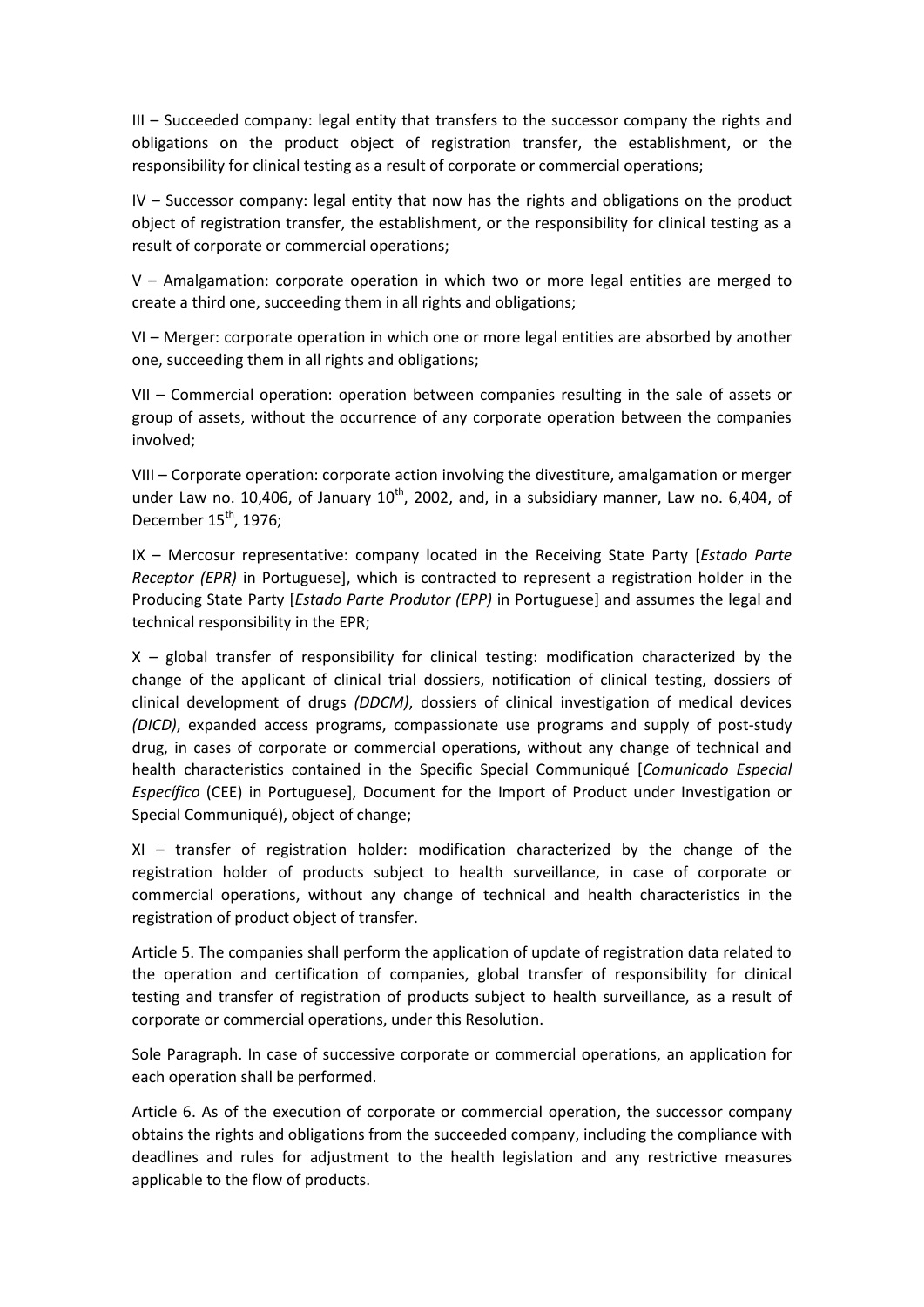## CHAPTER II

# UPDATE OF REGISTRATION DATA

Article 7. Companies shall submit to ANVISA the applications for change, granting and/or cancellation of Company's Operating Permit [*Autorização de funcionamento de Empresa (AFE)* in Portuguese] and Special Operating Permit [*Autorização Especial (AE)* in Portuguese], update of the Certificate of Good Manufacturing Practices *(CBPF)* or Certificate of Good Distribution and Storage Practices *(CBPDA)*, and update of Good Practices of Bioavailability/Bioequivalence of Drugs *(CBPBD/BE)*, whenever there is an corporate or commercial operation.

# SECTION I

# Company's Operating Permit (*AFE)* and Special Operating Permit *(AE)*

Article 8. Companies shall request the update of the Operating Permit and Special Operation Permit through the submission of application for change, cancellation, or granting, whenever there is and corporate operation.

Article 9. If the corporate operation results in a new legal entity, or already existing legal entity, not registered at the health surveillance agency, the registration shall be performed by the submission of application for initial grant of Operating Permit and Special Operating Permit.

Article 10. The application for cancellation of Operating Permit and Special Operating Permit shall be submitted by the succeeded company within thirty (30) days as of the publication of the Resolution of cancellation and transfer of registration, if applicable.

Sole Paragraph. The cancellation of Operating Permit and Special Operating Permit of the succeeded company shall be performed only after the transfer of all registrations of the succeeded company to one or more successor companies.

Article 11. The application for update of data in the Operating Permit or Special Operating Permit shall be accompanied by the following documents:

I – Application form duly completed and signed; and

II – Declaration of the corporate or commercial operation performed, as provided in Annex I.

## SECTION II

## CERTIFICATION IN GOOD PRACTICES

SUBSECTION I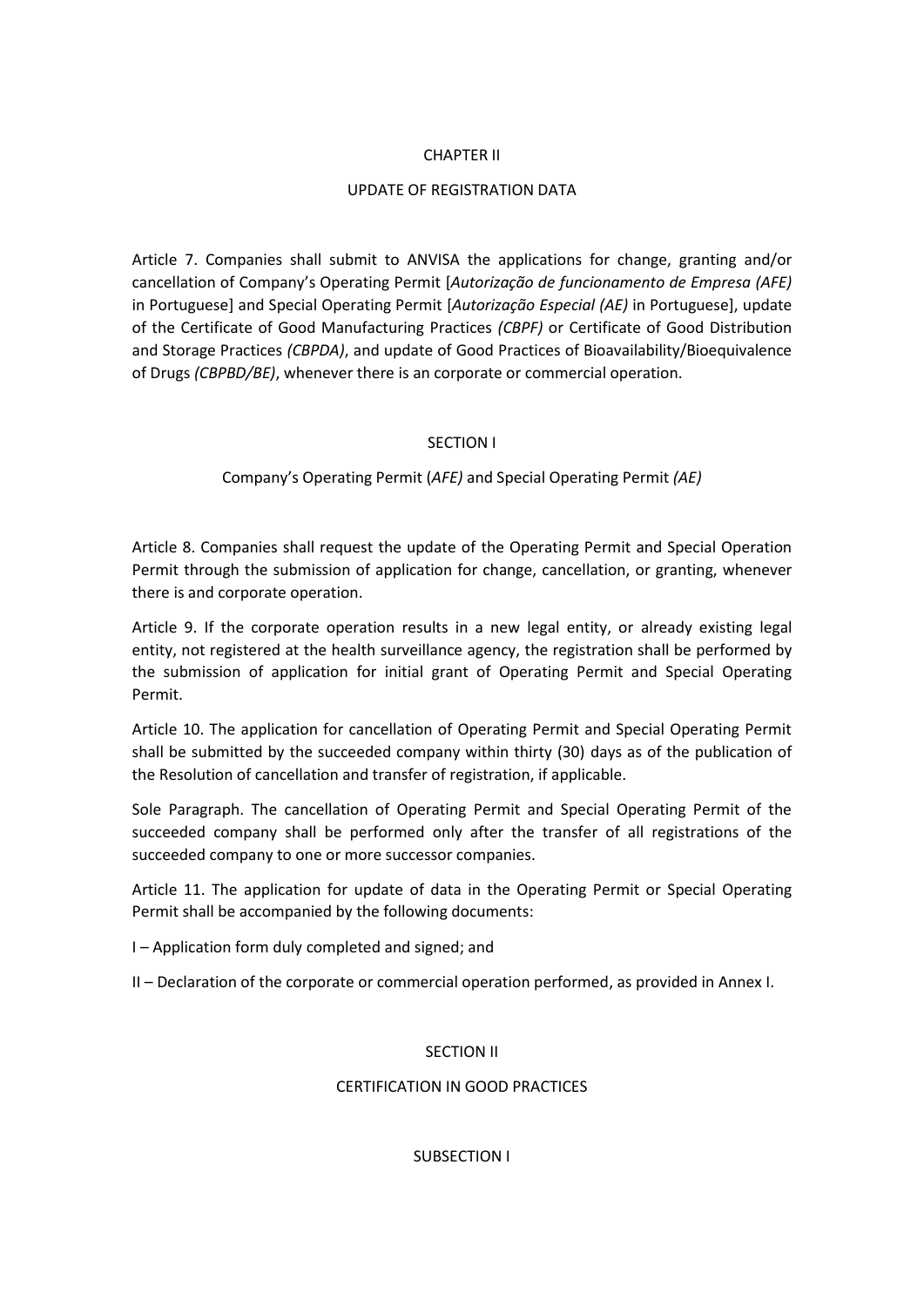# Certification in Good Manufacturing Practices and Certification in Good Distribution and Storage Practices

Article 12. The successor company shall request the update of registration data of the establishments involved in the GMP Certificate, or in the Certificate of Good Distribution and Storage Practices, provided that the technical and health characteristics previously examined remain unchanged, whenever there is a corporate or commercial operation.

Paragraph 1. The update addressed in the head of this Article does not lead to a new certification, and the expiration date of the certificate issued prior to the operation remains unchanged.

Paragraph 2. The update of data in the GMP Certificate shall occur per production line and shall be applied only if the corporate and commercial operations involves this entire production line.

Paragraph 3. In case of corporate operations occurred exclusively abroad, the update addressed in the head of this Article shall be submitted by the current company applying for the valid certification.

Article 13. The application for the update of data in the GMP Certificate, or in the GSDP Certificate, shall be accompanied by the following documents:

I – Application form duly completed and signed;

II – Copy of the current GMP or GSDP Certificate, if the same has been issued prior to the operation;

III – Declaration of the corporate or commercial operation performed, as provided in the Annexes;

IV – Copy of the publication of the updated Operating Permit or Special Operating Permit on the Brazilian Official Gazette, if the corporate operation results in the modification or granting of Operating Permit or Special Operating Permit; and

V – Copy of the current GMP Certificate in the name of the successor company, issued by the health authority of the country where the producing establishment is installed or declaration of this authority certifying the operation, in case of corporate operation performed abroad.

Article 14. The update of data in GMP or GSDP Certificate is not applicable to applications for initial certification that are waiting for analysis, or with uncompleted analysis.

Paragraph 1. For the cases provided in the caput, the succeeded company shall perform the amendment of the application to update the documentation, in order to record and continue the analysis of the application in progress.

Paragraph 2. The succeeded company shall submit the documents specified in Article 13 of this Resolution.

## SUBSECTION II

Certification in Good Practices of Bioavailability/Bioequivalence of Drugs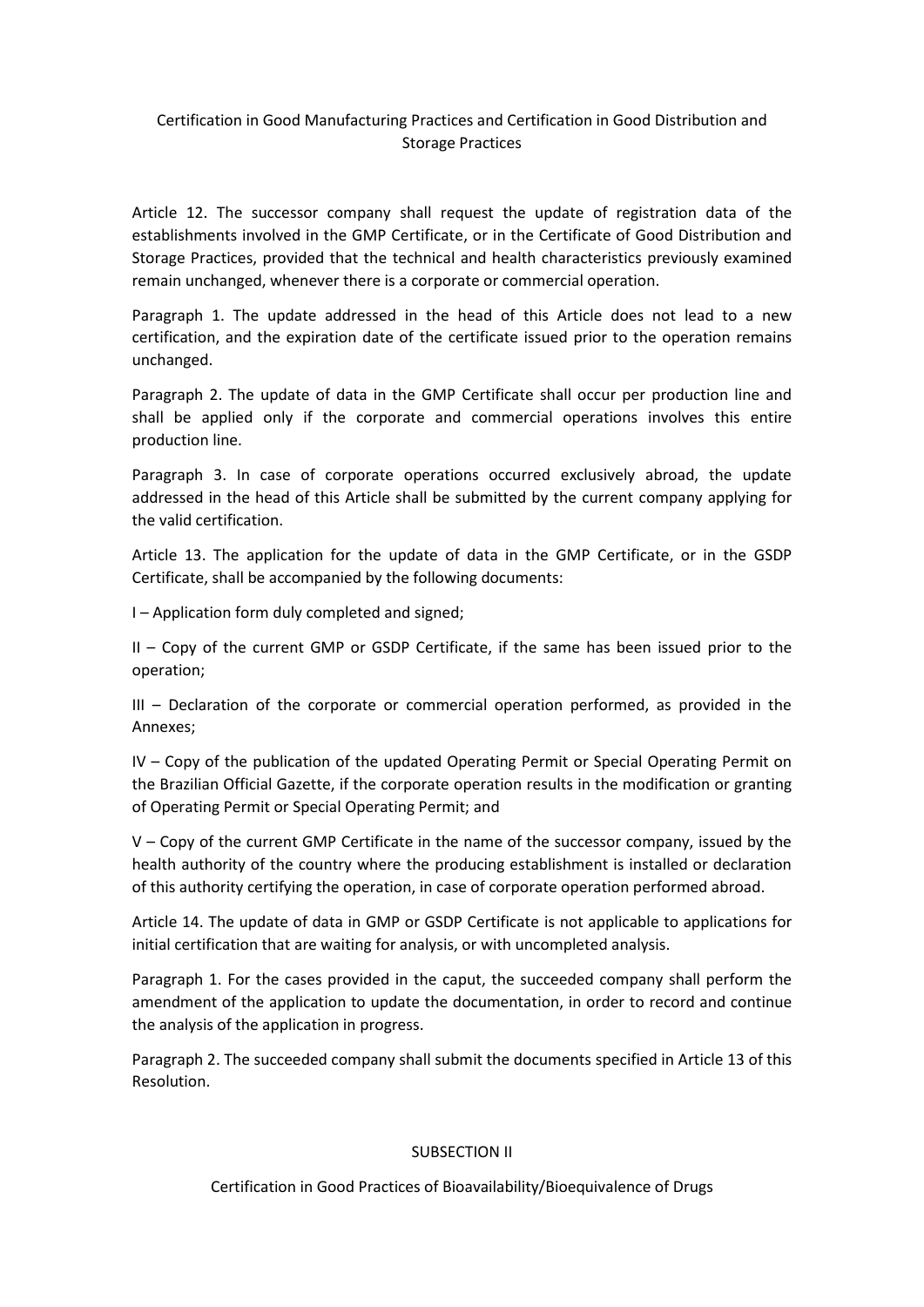Article 15. The successor company shall request the update of registration data of the establishments involved in the GPBA/BE Certificate, provided that the technical and health characteristics previously examined remain unchanged, whenever there is a corporate operation.

Paragraph 1. The update addressed in the head of this Article does not lead to a new certification, and the expiration date of the certificate issued prior to the operation remains unchanged.

Paragraph 2. In case of corporate operations occurred exclusively abroad, the update addressed in the head of this Article shall be submitted by the current company applying for the valid certification.

Article 16. The application for the update of data in the GPBA/BE Certificate shall be accompanied by the following documents:

I – Application form duly completed and signed;

II – Copy of the current GPBA/BE Certificate; and

III – Declaration of the corporate operation performed, as provided in Annex I.

Article 17. The application for the update of data in GPBA/BE Certificate is not applicable to applications for initial certification that are waiting for analysis, or with uncompleted analysis.

Paragraph 1. For the cases provided in the caput, the succeeded company shall perform the amendment of the application to update the documentation, in order to record and continue the analysis of the application in progress.

Paragraph 2. The succeeded company shall submit the documents specified in Article 16 of this Resolution.

#### CHAPTER III

#### REGISTRATION TRANSFER

#### SECTION I

#### Pesticides, their Components and Suchlike

Article 18. The successor company shall report to ANVISA the transfer of registration of pesticides, their components and suchlike in the federal registering body, in accordance with the established by Decree no. 4,074, of January  $4<sup>th</sup>$ , 2002, within sixty (60) days by the submission of application for the notification of change of registration, whenever there is a corporate or commercial operation.

Article 19. The application for the notification of change of registration shall be accompanied by the following documents:

I – Application form duly completed and signed; and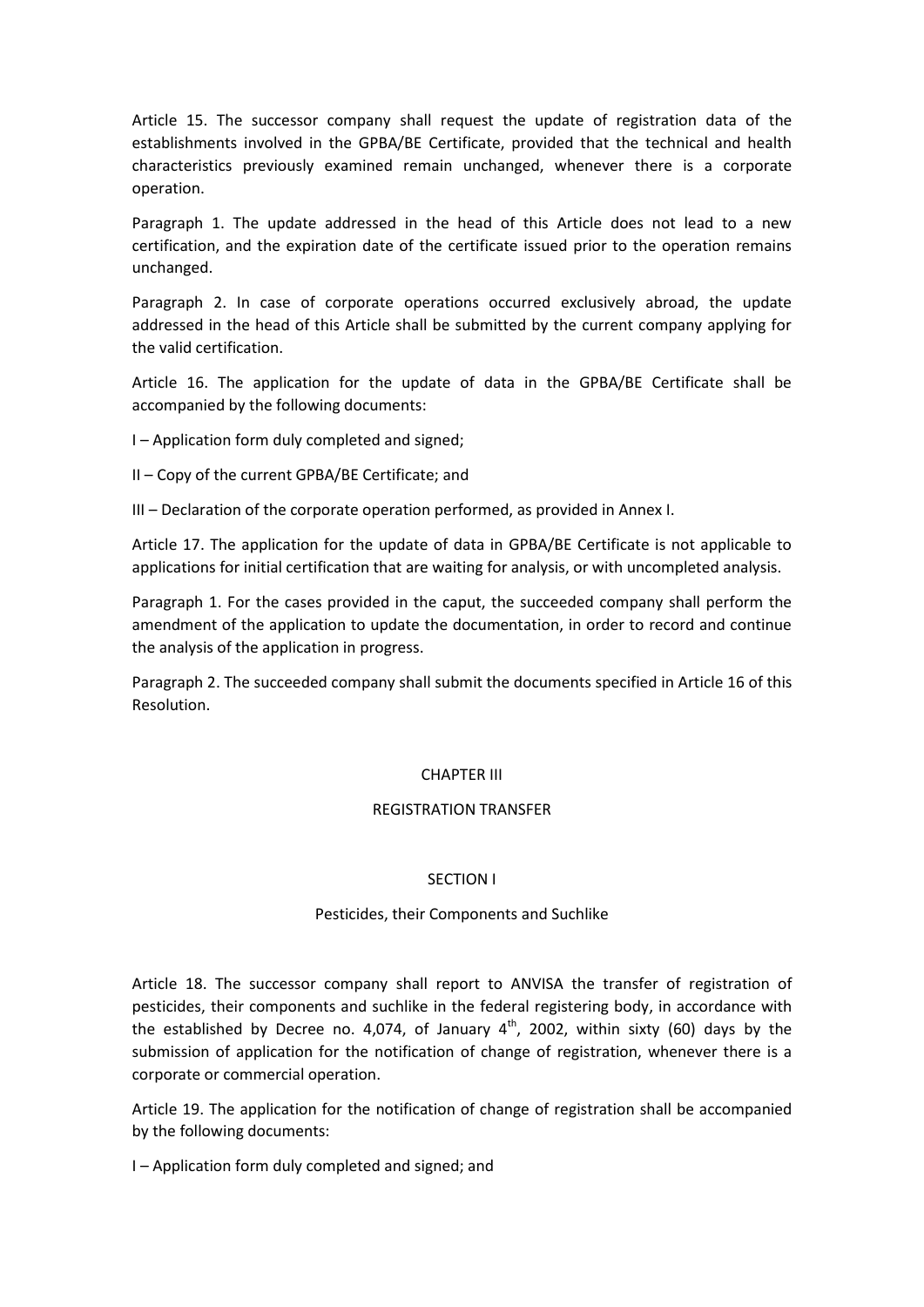II – Copy of the Brazilian Official Gazette proving the transfer of registration in the federal registering body.

# SECTION II

# Smoking Products Derived or Not from Tobacco

Article 20. Companies shall update the data related to the registration of smoking products at ANVISA through the submission of application for transfer of registration and cancellation of registration, whenever there is a corporate or commercial operation leading to the change of registration.

Article 21. Applications for transfer of registration and cancellation of registration shall be submitted simultaneously to ANVISA by the successor and succeeded companies within sixty (60) days.

Paragraph 1. Applications submitted after the deadline established in the head of this Article shall be rejected by ANVISA.

Paragraph 2. The deadline addressed in the head of this Article shall be counted as of the date of filing the corporate action registered in the competent commercial registry, or signing the contractual instrument of transfer of assets or group of assets, as appropriate.

Paragraph 3. In case of Mercosur representative, the deadline established in the head of this Article shall be counted as of the date that the contractual relation is formally interrupted between the domestic Mercosur representative company and registration holder in Brazil and the represented company, registration holder in another Mercosur State Party.

Article 22. The transfer of registration of smoking products entails the simultaneous publication of the new registration and cancellation of the old registration on the Brazilian Official Gazette. The technical and health characteristics of the product and expiration date of the registration object of transfer shall remain unchanged.

Article 23. The application for the transfer of registration shall be accompanied by the following documents:

I – Application form duly completed and signed;

II – Declaration of the corporate or commercial operation performed, as provided in Annex I;

III – Proof of registration and registration situation at the Department of Federal Revenue of Brazil – Brazilian Registry of Legal Entities *(CNPJ)*; and

IV – Copy of the Executive Declaratory Act *(ADE)* that grants the Special Registration of Manufacturer or Importer, in case of cigarette or cigar, issued by the Department of Federal Revenue of Brazil, already related to the successor company.

Article 24. Corporate or commercial operations involving the transfer of rights and obligations related to applications for registration that are waiting for analysis, or with uncompleted analysis, do not characterize transfer of title.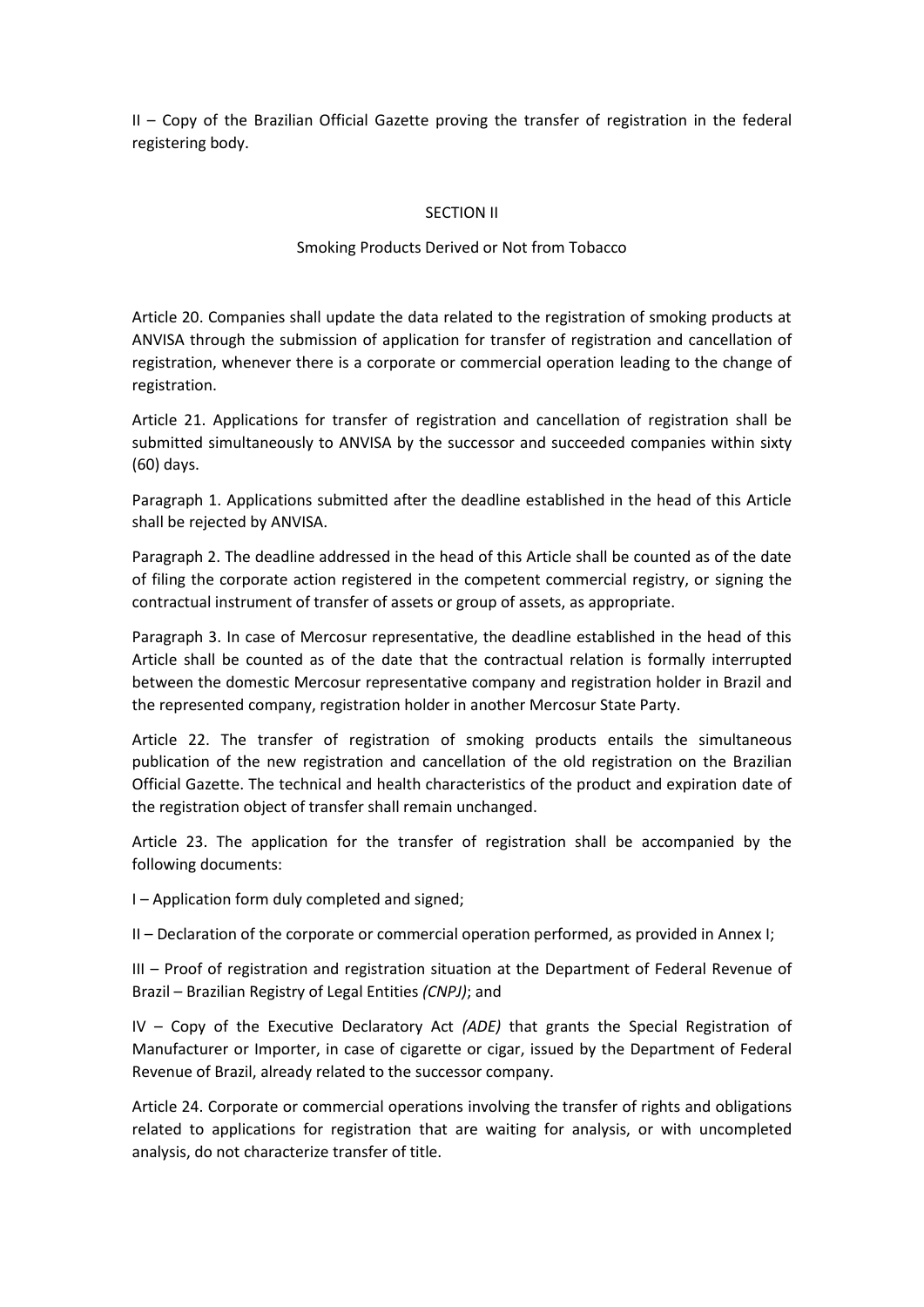Paragraph 1. For the cases provided in the caput, the succeeded company shall perform the amendment of the application to update the documentation, in order to record and continue the analysis of the application in progress.

Paragraph 2. The succeeded company shall submit the documents specified in Article 23 of this Resolution.

# SECTION III

Drugs, Active Pharmaceutic Supplies, Cosmetics, Sanitizing Products, Health Products and Food

Article 25. Companies shall update the data related to the registration of products subject to health surveillance through the submission of application for transfer of title and cancellation of registration, whenever there is a corporate or commercial operation leading to the change of registration of products.

Article 26. Applications for transfer of registration and cancellation of registration shall be submitted simultaneously to ANVISA by the successor and succeeded companies within onehundred and eighty (180) days.

Paragraph 1. Applications submitted after the deadline established in the head of this Article shall be rejected by ANVISA.

Paragraph 2. The deadline addressed in the head of this Article shall be counted as of the date of filing the corporate action registered in the competent commercial registry, or signing the contractual instrument of transfer of assets or group of assets, as appropriate.

Paragraph 3. In case of Mercosur representative, the deadline established in the head of this Article shall be counted as of the date that the contractual relation is formally interrupted between the domestic Mercosur representative company and registration holder in Brazil and the represented company, registration holder in another Mercosur State Party.

Article 27. Products subject to *cadastro* are equivalent to those subject to *registro* for the purposes of transfer of registration.

Article 28. Products subject to notification and those exempt from registration shall not be object of transfer of title, and the company shall perform a new notification or new registration procedure, as appropriate.

Article 29. The transfer of registration entails the simultaneous publication of the new registration number and cancellation of the old registration number on the Brazilian Official Gazette. The characteristics of the product and expiration date of the registration object of transfer shall remain unchanged.

Article 30. The application for transfer of registration shall be accompanied by the following documents:

I – Application form duly completed and signed;

II - Payment proof of the Health Surveillance Inspection Fee (TFVS in Portuguese) through the corresponding Brazilian Federal Tax Collection Form (GRU), or a fee exemption voucher;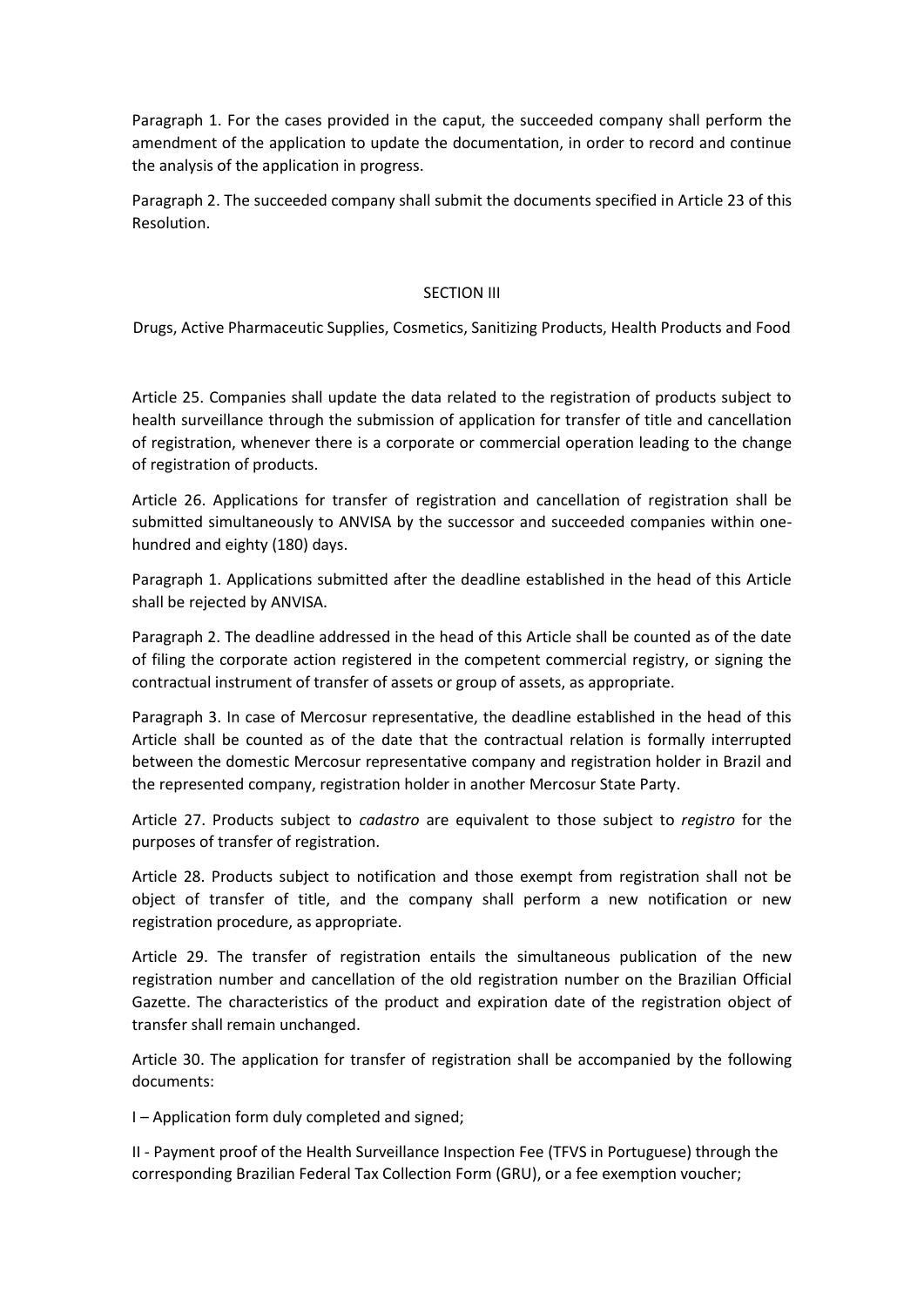III – Declaration of the corporate or commercial operation performed, as provided in Annex I; and

IV – Copy of the Operating Permit or Health Permit issued by the competent body, properly updated after the corporate or commercial operation.

Article 31. Corporate or commercial operations involving the transfer of rights and obligations related to applications for registration that are waiting for analysis, or with uncompleted analysis, do not characterize transfer of title.

Paragraph 1. For the cases provided in the caput, the succeeded company shall perform the amendment of the application to update the documentation, in order to record and continue the analysis of the application in progress.

Paragraph 2. The succeeded company shall submit the documents specified in Article 30 of this Resolution.

Article 32. Post-registration applications already submitted by the succeeded company that are waiting for analysis, or with uncompleted analysis, may be transferred to the successor company, through the submission of the declaration of interest provided in Annex I.

Sole Paragraph. Post-registration applications that do not have the declaration provided in Annex I shall characterize withdrawal by the successor company and those applications shall be closed by ANVISA.

Article 33. Adjustments in the texts of instructions for use, package inserts and labeling, as a result of transfer of title, may be implemented after the approval of the application for transfer of title by ANVISA.

Paragraph 1. Adjustments in the texts of instructions for use, package inserts and labeling addressed in the head of this Article shall be restricted to the update of registration holder data.

Paragraph 2. In case of drugs, the successor company will have thirty (30) days to submit the Notification of change of the text of package inserts and Notification of change of labeling related to the characteristic of the new registration holder, after the entry into force of Resolutions of cancellation and transfer of registration.

Article 34. The maintenance of different or distinct names for drugs with the same active ingredient(s) shall be permitted as a result of the transfer of title.

## CHAPTER IV

## Global Transfer of Responsibility for Clinical Testing

Article 35. The succeeded company shall update the data of clinical testing through the submission of application for global transfer of responsibility for clinical testing, whenever there is a corporate or commercial operation.

Article 36. The application for global transfer of responsibility for clinical testing shall be accompanied by the following documents: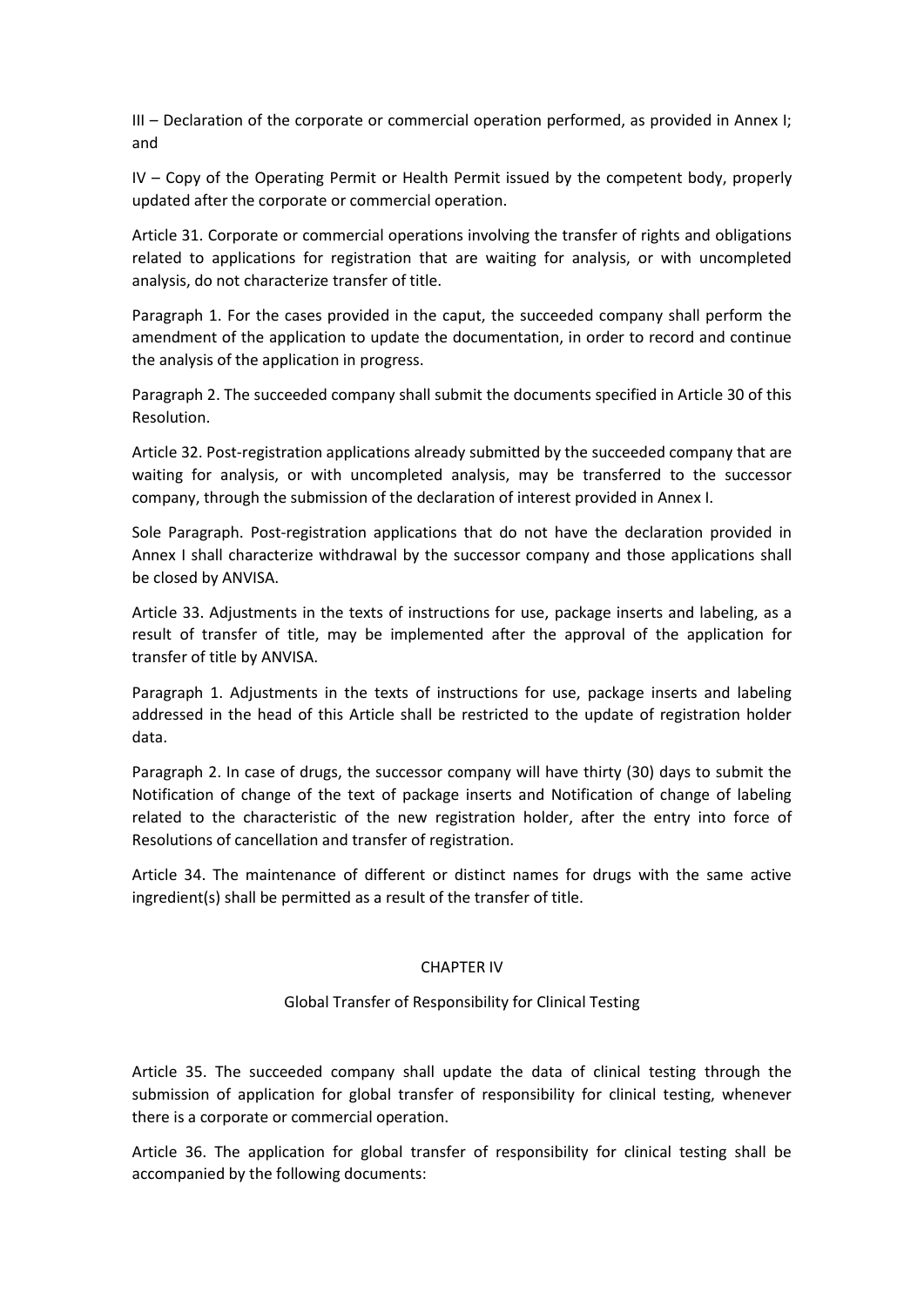I – Application form duly completed and signed; and

II – Declaration of the corporate and commercial operation performed, as provided in Annex I.

Article 37. In case of applications for global transfer of responsibility for clinical testing, even those under the responsibility of the Representative Organization of Clinical Research [*Organização Representativa de Pesquisa Clínica (ORPC)*], the Special Communiqué, Specific Special Communiqué or Document for the Import of Product under Investigation must be issued under the name of the new responsible for the application.

### CHAPTER V

### Final and Transitional Provisions

Article 38. Imports carried out by the succeeded company, based on the Operating Permit of the successor company, must be permitted until the decision of ANVISA on the regularization of the company, provided that the deadlines for submission established by this Resolution are observed.

Sole Paragraph. The importing company shall present a certified copy of the declaration of operation performed to the health authority at the disembarkation point, such as documentary evidence of the corporate or commercial operation, as provided in Annex I.

Article 39. The successor company shall be responsible for the product and any remaining stock of finished products, including for importation purposes, in cases of transfer of registration.

Paragraph 1. Imports performed by the successor company shall be accompanied by the declaration of the succeeded company, signatory of the application for registration of product at ANVISA, authorizing the import until the transfer of product registration in ANVISA.

Paragraph 2. The provisions of the head of this Article do not exempt the joint and several liability of the company for actions performed prior to the corporate or commercial operation before the health surveillance bodies and entities.

Article 40. The remaining stock of finished products object of registration transfer may be regularly imported or commercialized by the new registration holder, provided that these products have been manufactured before the entry into force of Resolutions of cancellation and transfer of registration.

Sole Paragraph. Companies will have a maximum of one-hundred and eighty (180) days to sell out the remaining stock of finished products after the entry into force of Resolutions of cancellation and transfer of registration.

Article 41. The use and depletion of any remaining stock of packaging with outdated labeling wording or information shall not be allowed for new batches produced after the entry into force of Resolutions of cancellation and transfer of registration.

Article 42. The provisions of Articles 39, 40 and 41 shall not apply to pesticides, their components and suchlike, given that the same are subject to the rules established by the federal registering body.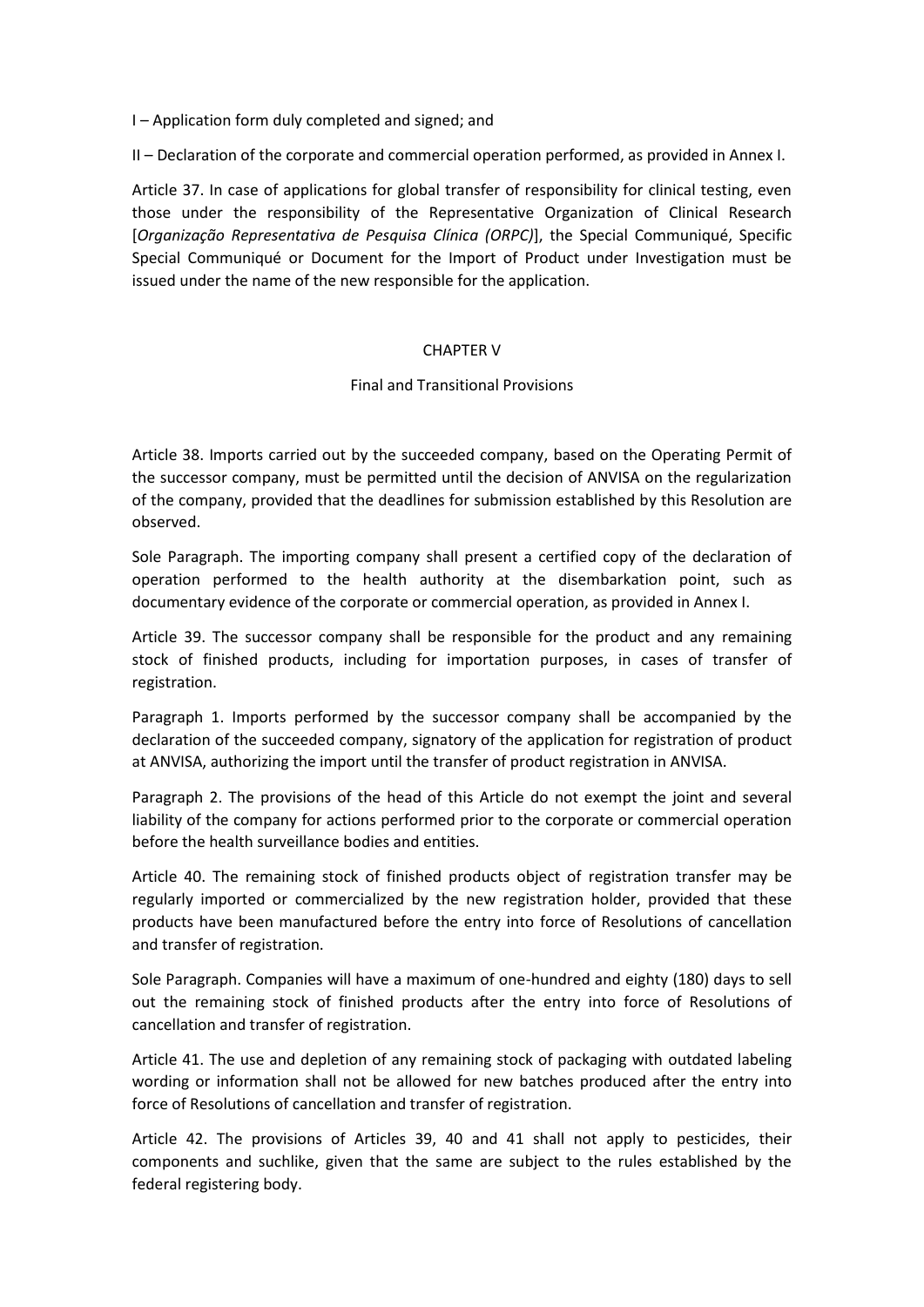Article 43. Applications for transfer of registration as a result of corporate operations, submitted before the effective date of this Resolution, shall be analyzed in accordance with the Resolution in force at the time of submission.

Article 44. Submission deadlines established by this Resolution will not be imposed on the applications for transfer of registration as a result of commercial operations performed before the entry into force of this Resolution.

Sole Paragraph. In the cases covered in the head of this Article, companies may submit the corresponding applications for transfer of title and cancellation of product registration to ANVISA within one-hundred and eighty (180) days as of the entry into force of this Resolution, as appropriate.

Article 45. Companies involved in corporate or commercial operations shall provide information and submit additional documents, whenever required by ANVISA.

Article 46. ANVISA may request at any time the copy of the certificate of filing of corporate action registered in the competent commercial registry, in case of corporate operation, or the contractual instrument of transfer of assets or group of assets, in case of commercial operation.

Article 47. Except as otherwise provided herein, Resolutions of cancellation and transfer of registration of products subject to health surveillance addressed in this Resolution shall come into force ninety (90) days after its publication.

Article 48. The delay, omission or provision of false or misleading information in disagreement with the provisions of this Resolution shall constitute a health violation, subjecting the offender to penalties provided in Law no. 6,437, of August 20<sup>th</sup>, 1977, without prejudice of civil and criminal liabilities provided in the current applicable rules.

Article 49. The Collegiate Board of Directors Resolution – RDC no. 22, of June  $17<sup>th</sup>$ , 2010, Normative Instruction no. 03, of May  $3^{rd}$ , 2012, and the item 4, chapter III of Annex of RDC no. 323, of November  $10^{th}$ , 2003 shall be revoked.

Article 50. This Resolution shall come into force one-hundred and twenty (120) days after its publication.

JARBAS BARBOSA DA SILVA JÚNIOR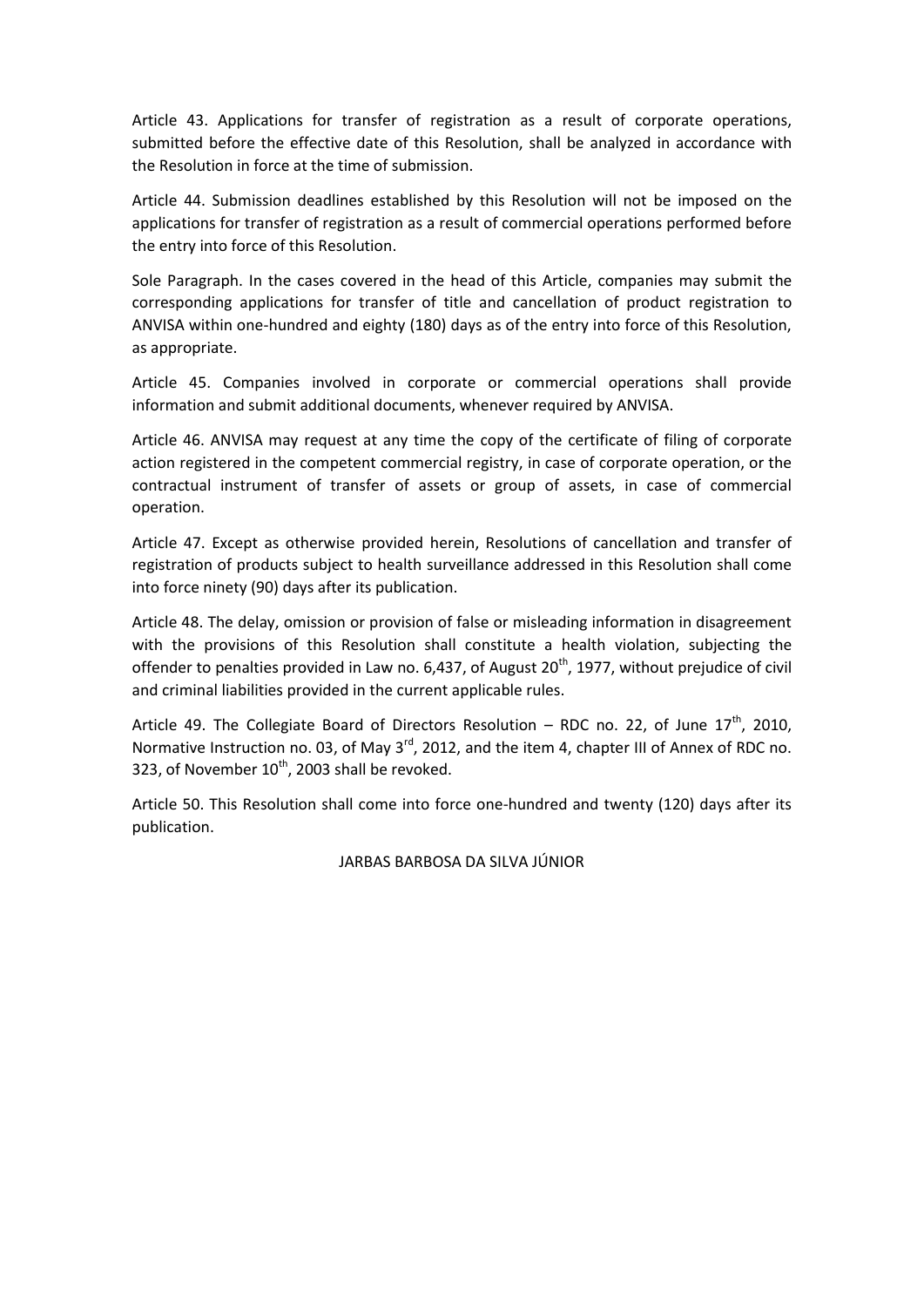### ANNEX I

# DECLARATION OF UPDATE OF REGISTRATION DATA RELATED TO THE OPERATION AND CERTIFICATION OF COMPANIES, GLOBAL TRANSFER OF RESPONSIBILITY FOR CLINICAL TESTING AND TRANSFER OF REGISTRATION OF PRODUCTS SUBJECT TO HEALTH SURVEILLANCE

| For purposes of updating the registration data related to the operation and certification of      |
|---------------------------------------------------------------------------------------------------|
| companies, global transfer of responsibility for clinical testing and transfer of registration of |
| subject to health surveillance, the <b>SUCCEEDED COMPANY</b><br>products                          |
| _______________________, registered with the CNPJ (Brazilian Registry of Legal Entities)          |
| with a primary place of business at<br>under<br>no.                                               |
|                                                                                                   |
|                                                                                                   |
|                                                                                                   |
| Registration) no. ____________________, and the <b>SUCCESSOR COMPANY</b>                          |
| ceptistered with the CNPJ (Brazilian Registry of                                                  |
| Legal Entities) under no. __________________________, with a primary place of business at         |
|                                                                                                   |
|                                                                                                   |
|                                                                                                   |
|                                                                                                   |
| for the purposes of the provisions of Resolution – RDC no. 102, of August $24^{th}$ , 2016, the   |
| performance of the __________(corporate or commercial) operation named                            |
| (amalgamation, divestiture or merger, in case of corporate operation, or sale of assets or        |
| group of assets, in case of commercial operation), as contained in ___________ (of certificate    |
| of filing of corporate action registered in the competent commercial registry, in case of         |
| corporate operation, or the contractual instrument of transfer of assets or group of assets, in   |
| case of commercial operation), issued by _________________(identification of the commercial       |
| registry, in case of corporate operation, or by the succeeded company for signing the transfer    |
| in case of commercial operation) on (month/day/year).                                             |

(COMPLETE THIS TABLE IN CASE OF UPDATE OF DATA OF OPERATING PERMIT AND SPECIAL OPERATING PERMIT):

The successor company DECLARES that the application is related to the subsidiaries of the succeeded company listed below:

| CNPJ (Brazilian Registry of<br>Legal Entities) | Company name | Address |
|------------------------------------------------|--------------|---------|
|                                                |              |         |
|                                                |              |         |
|                                                |              |         |

[COMPLETE THIS TABLE IN CASE OF UPDATE OF CERTIFICATE OF GOOD MANUFACTURING PRACTICES (GMP) OR GOOD DISTRIBUTION AND STORAGE PRACTICES (GDSP)]: The successor and succeeded companies DECLARE that the application is related to the production line informed below: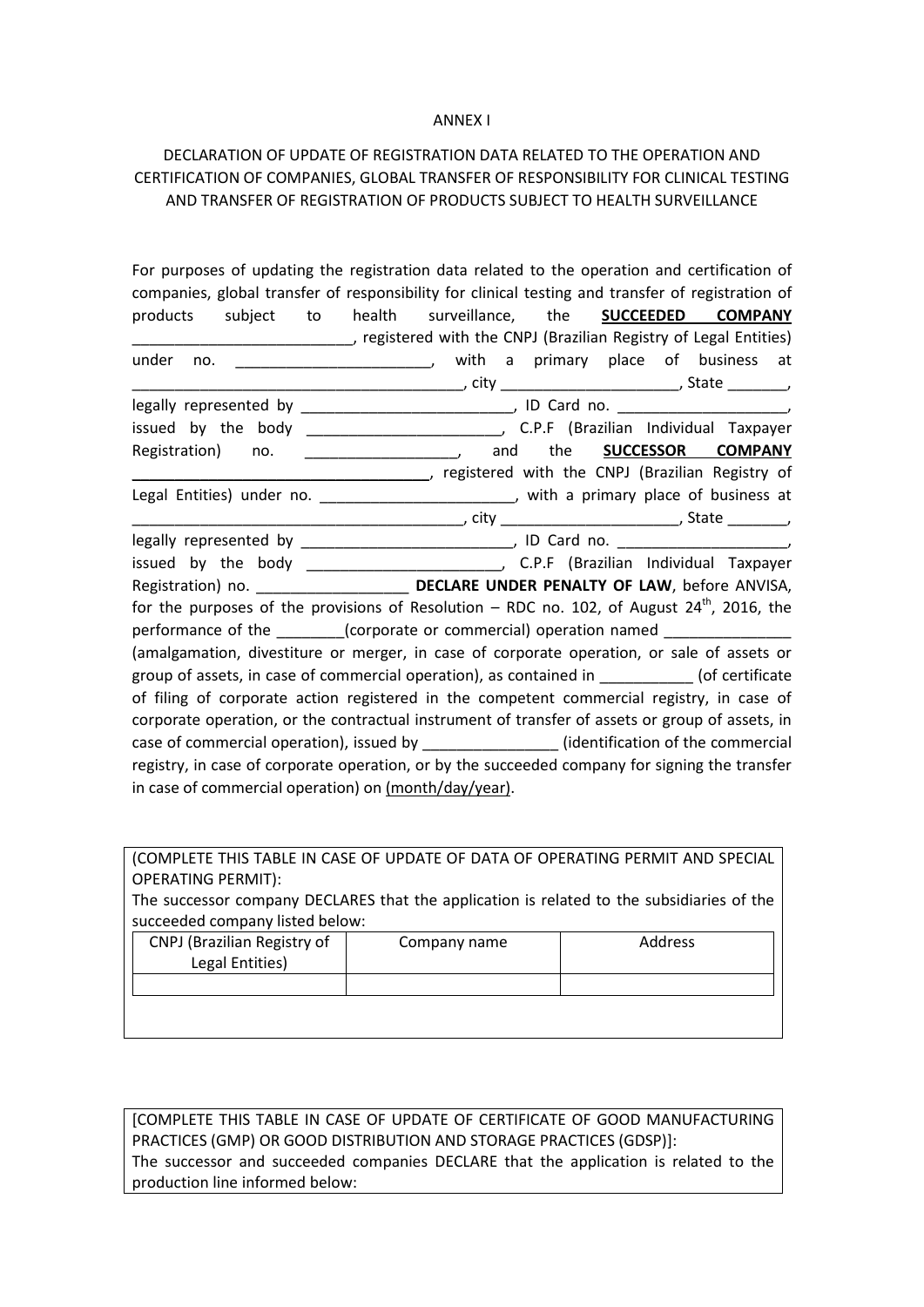| Production line (according to the legislation | Products manufactured in the production |
|-----------------------------------------------|-----------------------------------------|
| in force)                                     | line                                    |
|                                               |                                         |

The successor company DECLARES that it is interested in the analysis of applications for certifications submitted by the succeeded company and which has not had their analysis yet completed by ANVISA, according to the list below:

| Submission date | Number of Protocol | Subject | Products            |
|-----------------|--------------------|---------|---------------------|
|                 |                    |         | manufactured in the |
|                 |                    |         | production line     |
|                 |                    |         |                     |
|                 |                    |         |                     |
|                 |                    |         |                     |

[COMPLETE THIS TABLE IN CASE OF UPDATE OF CERTIFICATE OF GOOD PRACTICES OF BIOAVAILABILITY/BIOEQUIVALENCE OF DRUGS (GPBA/BE)]:

The successor company DECLARES that it is interested in the analysis of applications for certifications submitted by the succeeded company and which has not had their analysis yet completed by ANVISA, according to the list below:

| Submission date | Number of Protocol | Subject |
|-----------------|--------------------|---------|
|                 |                    |         |

# (COMPLETE THIS TABLE IN CASE OF GLOBAL TRANSFER OF RESPONSIBILITY FOR CLINICAL TESTING):

The succeeded company DECLARES that, in case of global transfer of responsibility for dossiers of clinical development of drugs *(DDCM)* or dossiers of clinical investigation of medical devices *(DICD)*, the company transfers the responsibility for the following applications of specific dossiers of clinical testing to the successor company:

| Submission date | Number of Protocol | Subiect |
|-----------------|--------------------|---------|
|                 |                    |         |

The succeeded company DECLARES that applications for clinical testing not listed above will be under the responsibility of the person responsible for the initial submission to ANVISA. This table is not applicable to situations involving specific dossiers of clinical testing, notification of clinical testing, expanded access programs, compassionate use programs and supply of post-study drug.

(COMPLETE THIS TABLE IN CASE OF TRANSFER OF PRODUCT REGISTRATION): The successor company DECLARES that it is interested in the analysis of post-registration applications submitted by the succeeded company and which has not had their analysis yet completed by ANVISA, according to the list below: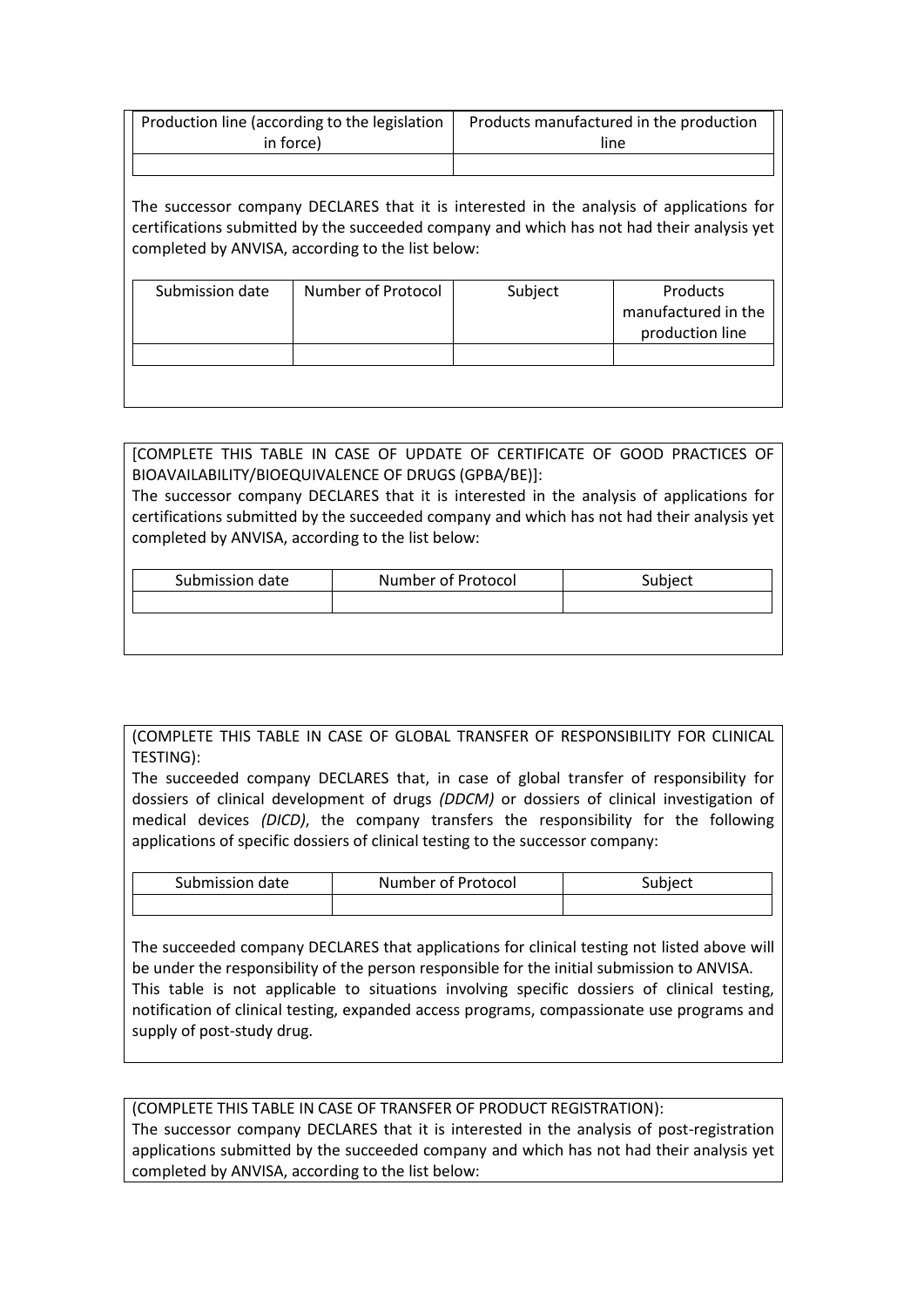| Submission date | Number of Protocol | Subject |
|-----------------|--------------------|---------|
|                 |                    |         |

The successor company DECLARES the withdrawal of post-registration applications that are not listed above, and the same is aware that these applications will be closed by ANVISA, as provided in Resolution – RDC no. 102, of August  $24<sup>th</sup>$ , 2016, Article 32, Sole Paragraph.

The companies above mentioned DECLARE under penalty of law, through their legal and technical representatives, that there was no change of technical and health characteristics previously approved by ANVISA and also DECLARE that no change in technical and health characteristics will be performed until there is an authorization, approval or certification of the activity, according to the applicable formal acts issued by ANVISA.

The companies above mentioned DECLARE UNDER PENALTY OF LAW, through their legal and technical representatives, that the information provided above is true and both companies assume joint and several liability for its accuracy.

| Technical<br>succeeded company |                     |    |     |                   | Responsible/Manager of the Technical Responsible/Manager | оf | the |
|--------------------------------|---------------------|----|-----|-------------------|----------------------------------------------------------|----|-----|
|                                |                     |    |     | successor company |                                                          |    |     |
| Signature:                     |                     |    |     | Signature:        |                                                          |    |     |
| C.P.F:                         |                     |    |     | C.P.F:            |                                                          |    |     |
|                                | (month/day/year).   |    |     |                   | (month/day/year).                                        |    |     |
| Legal                          | Responsible/Manager | 0f | the |                   | Legal Responsible/Manager of the successor               |    |     |
| succeeded company              |                     |    |     | company           |                                                          |    |     |
| Signature:                     |                     |    |     | Signature:        |                                                          |    |     |
| C.P.F:                         |                     |    |     | C.P.F:            |                                                          |    |     |
|                                | (month/day/year).   |    |     |                   | (month/day/year).                                        |    |     |